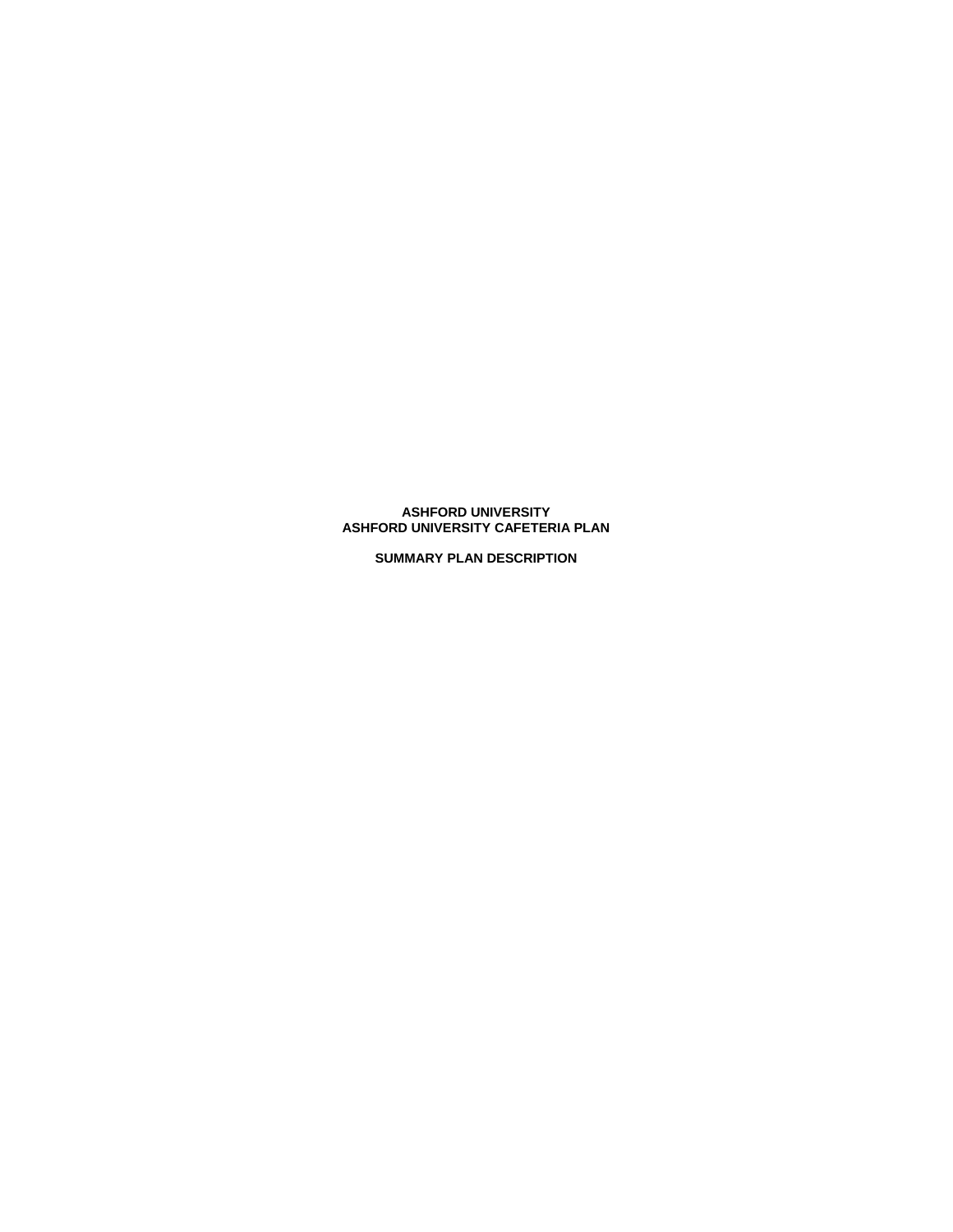# **TABLE OF CONTENTS**

# $\mathbf{L}$ **ELIGIBILITY**

| 1. |  |
|----|--|
| 2. |  |
| 3. |  |
| 4. |  |
| 5. |  |
|    |  |

# $\mathbf{H}$ **OPERATION**

|  | How does this Plan operate? |  |
|--|-----------------------------|--|
|--|-----------------------------|--|

# $\mathbf{III}$ **CONTRIBUTIONS**

| 1. |  |
|----|--|
| 2. |  |
| 3. |  |
| 4. |  |
| 5. |  |
| 6. |  |

#### IV **BENEFITS**

| Health Flexible Spending Account         |  |
|------------------------------------------|--|
| Dependent Care Flexible Spending Account |  |

# $\mathbf{V}$ **BENEFIT PAYMENTS**

| 1 <sup>1</sup> |  |
|----------------|--|
| 2.             |  |
| 3.             |  |
| 4.             |  |
| 5.             |  |
| 6.             |  |

# VI<br>HIGHLY COMPENSATED AND KEY EMPLOYEES

# $VII$

# **PLAN ACCOUNTING**

|     | eriodic |  |
|-----|---------|--|
| . . | эмененк |  |

# VIII

# **GENERAL INFORMATION ABOUT OUR PLAN**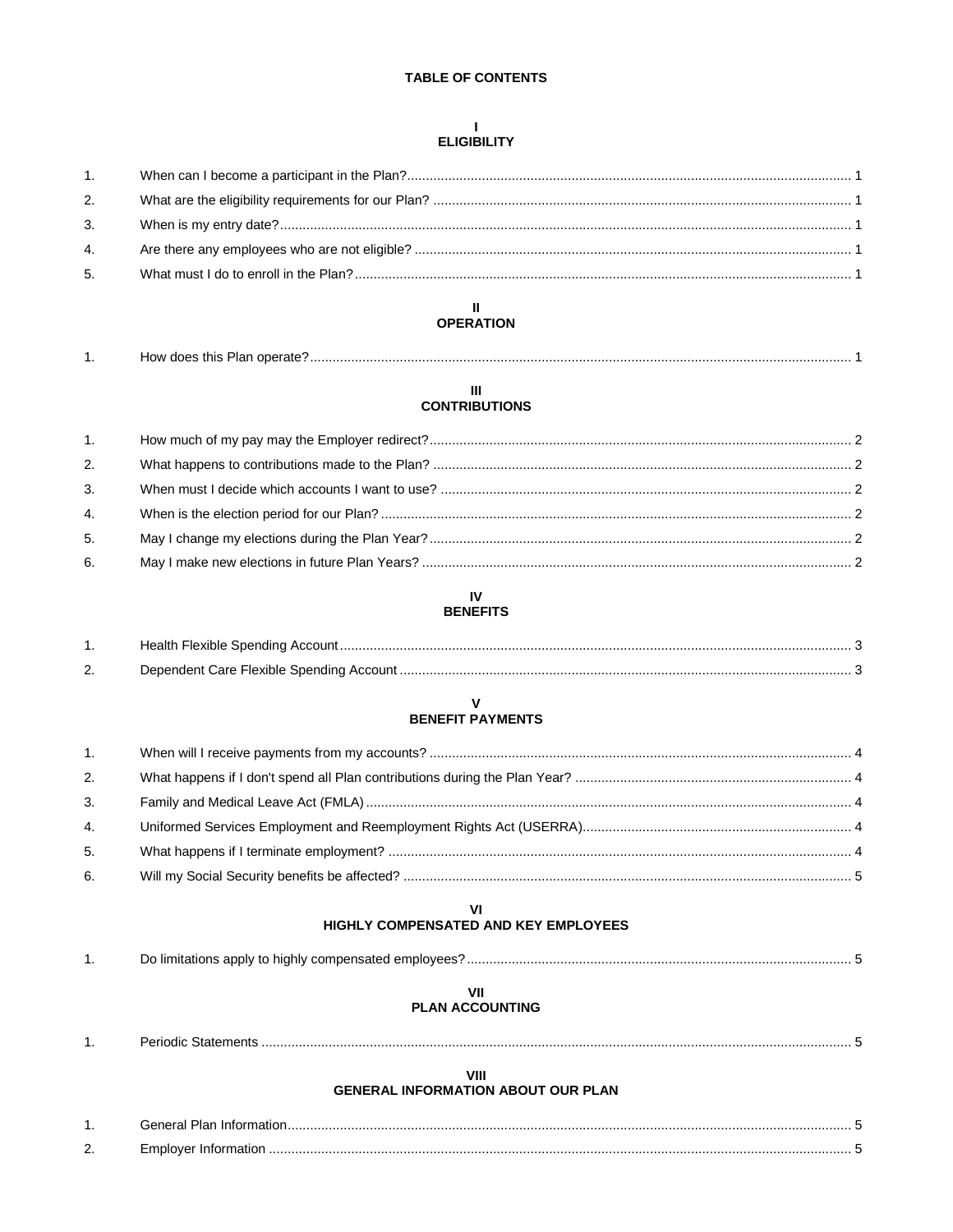| 4. |  |
|----|--|
| 5. |  |

#### **IX ADDITIONAL PLAN INFORMATION**

# **X CONTINUATION COVERAGE RIGHTS UNDER COBRA**

| 1.  |                                                                                                                  |  |
|-----|------------------------------------------------------------------------------------------------------------------|--|
| 2.  |                                                                                                                  |  |
| 3.  |                                                                                                                  |  |
| 4.  |                                                                                                                  |  |
| 5.  |                                                                                                                  |  |
| 6.  |                                                                                                                  |  |
| 7.  | Is a covered Employee or Qualified Beneficiary responsible for informing the Plan Administrator of the           |  |
| 8.  | Is a waiver before the end of the election period effective to end a Qualified Beneficiary's election rights? 11 |  |
| 9.  | Is COBRA coverage available if a Qualified Beneficiary has other group health plan coverage or Medicare? 11      |  |
| 10. |                                                                                                                  |  |
| 11. |                                                                                                                  |  |
| 12. |                                                                                                                  |  |
| 13. |                                                                                                                  |  |
| 14. |                                                                                                                  |  |
| 15. | Must the Plan allow payment for COBRA continuation coverage to be made in monthly installments? 12               |  |
| 16. |                                                                                                                  |  |
| 17. |                                                                                                                  |  |

**XI SUMMARY**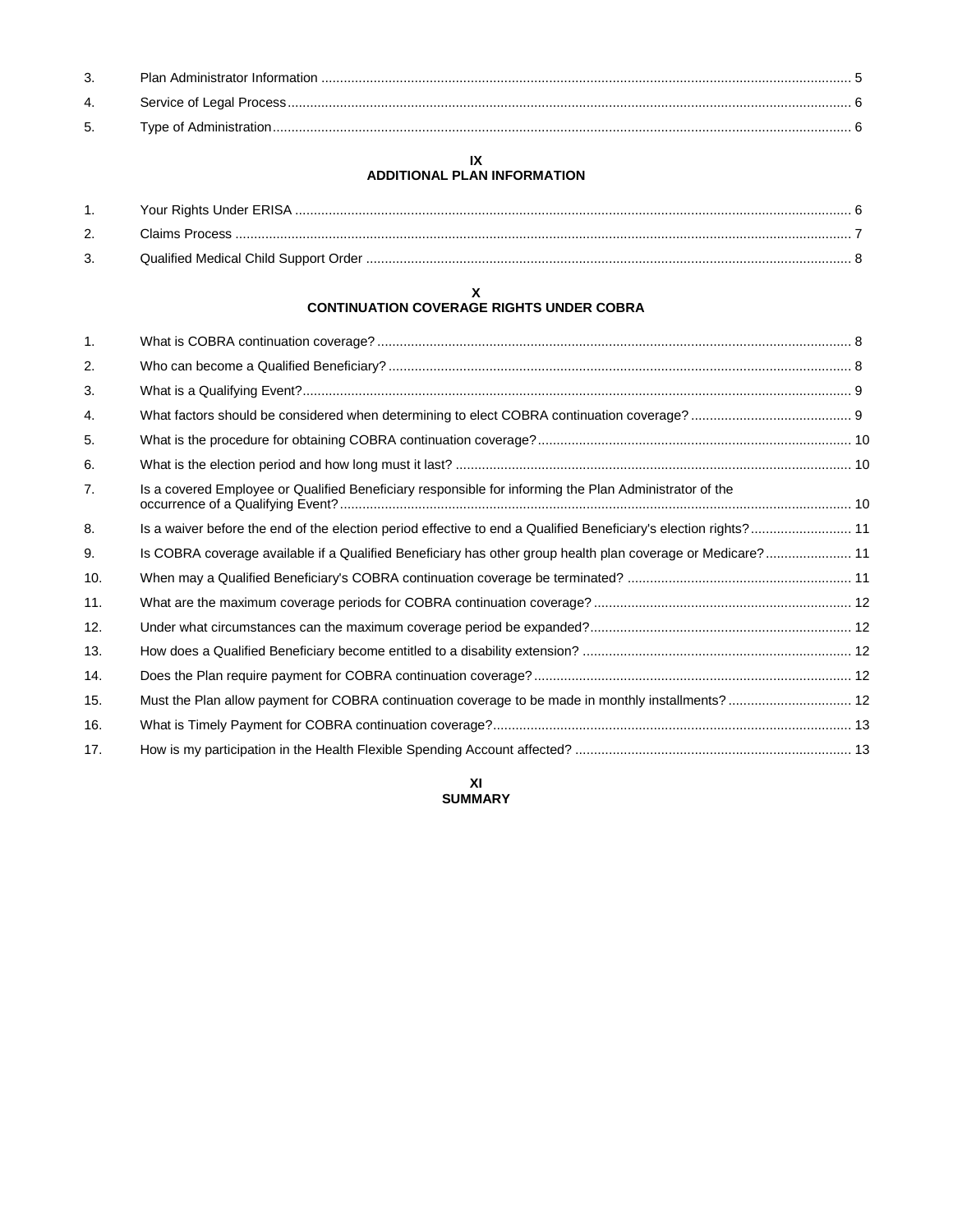# **ASHFORD UNIVERSITY ASHFORD UNIVERSITY CAFETERIA PLAN**

# **INTRODUCTION**

We are pleased to announce that we have established a "Flexible Benefit Plan" for you and other eligible employees. Under this Plan, you will be able to choose among certain benefits that we make available. The benefits that you may choose are outlined in this Summary Plan Description. We will also tell you about other important information concerning the Plan, such as the rules you must satisfy before you can join and the laws that protect your rights.

One of the most important features of our Plan is that the benefits being offered are generally ones that you are already paying for, but normally with money that has first been subject to income and Social Security taxes. Under our Plan, these same expenses will be paid for with a portion of your pay before Federal income or Social Security taxes are withheld. This means that you will pay less tax and have more money to spend and save.

Read this Summary Plan Description carefully so that you understand the provisions of our Plan and the benefits you will receive. This SPD describes the Plan's benefits and obligations as contained in the legal Plan document, which governs the operation of the Plan. The Plan document is written in much more technical and precise language. If the non-technical language in this SPD and the technical, legal language of the Plan document conflict, the Plan document always governs. If you wish to receive a copy of the legal Plan document, please contact the Administrator.

This SPD describes the current provisions of the Plan which are designed to comply with applicable legal requirements. The Plan is subject to federal laws, such as the Internal Revenue Code and other federal and state laws which may affect your rights. The provisions of the Plan are subject to revision due to a change in laws or due to pronouncements by the Internal Revenue Service (IRS) or other federal agencies. We may also amend or terminate this Plan. If the provisions of the Plan that are described in this SPD change, we will notify you.

We have attempted to answer most of the questions you may have regarding your benefits in the Plan. If this SPD does not answer all of your questions, please contact the Administrator (or other plan representative). The name and address of the Administrator can be found in the Article of this SPD entitled "General Information About the Plan."

#### **I ELIGIBILITY**

#### **1. When can I become a participant in the Plan?**

Before you become a Plan member (referred to in this Summary Plan Description as a "Participant"), there are certain rules which you must satisfy. First, you must meet the eligibility requirements and be an active employee. After that, the next step is to actually join the Plan on the "entry date" that we have established for all employees. The "entry date" is defined in Question 3 below. You will also be required to complete certain application forms before you can enroll in the Plan.

#### **2. What are the eligibility requirements for our Plan?**

You will be eligible to join the Plan once you have satisfied the conditions for coverage under our group medical plan.

#### **3. When is my entry date?**

You can join the Plan on the same day you can enter our group medical plan.

#### **4. Are there any employees who are not eligible?**

Yes, there are certain employees who are not eligible to join the Plan. They are:

-- Employees who are members of the Limited Liability Company.

#### **5. What must I do to enroll in the Plan?**

Before you can join the Plan, you must complete an application to participate in the Plan. The application includes your personal choices for each of the benefits which are being offered under the Plan. You must also authorize us to set some of your earnings aside in order to pay for the benefits you have elected.

# **II OPERATION**

## **1. How does this Plan operate?**

Before the start of each Plan Year, you will be able to elect to have some of your upcoming pay contributed to the Plan. These amounts will be used to pay for the benefits you have chosen. The portion of your pay that is paid to the Plan is not subject to Federal income or Social Security taxes. In other words, this allows you to use tax-free dollars to pay for certain kinds of benefits and expenses which you normally pay for with out-of-pocket, taxable dollars. However, if you receive a reimbursement for an expense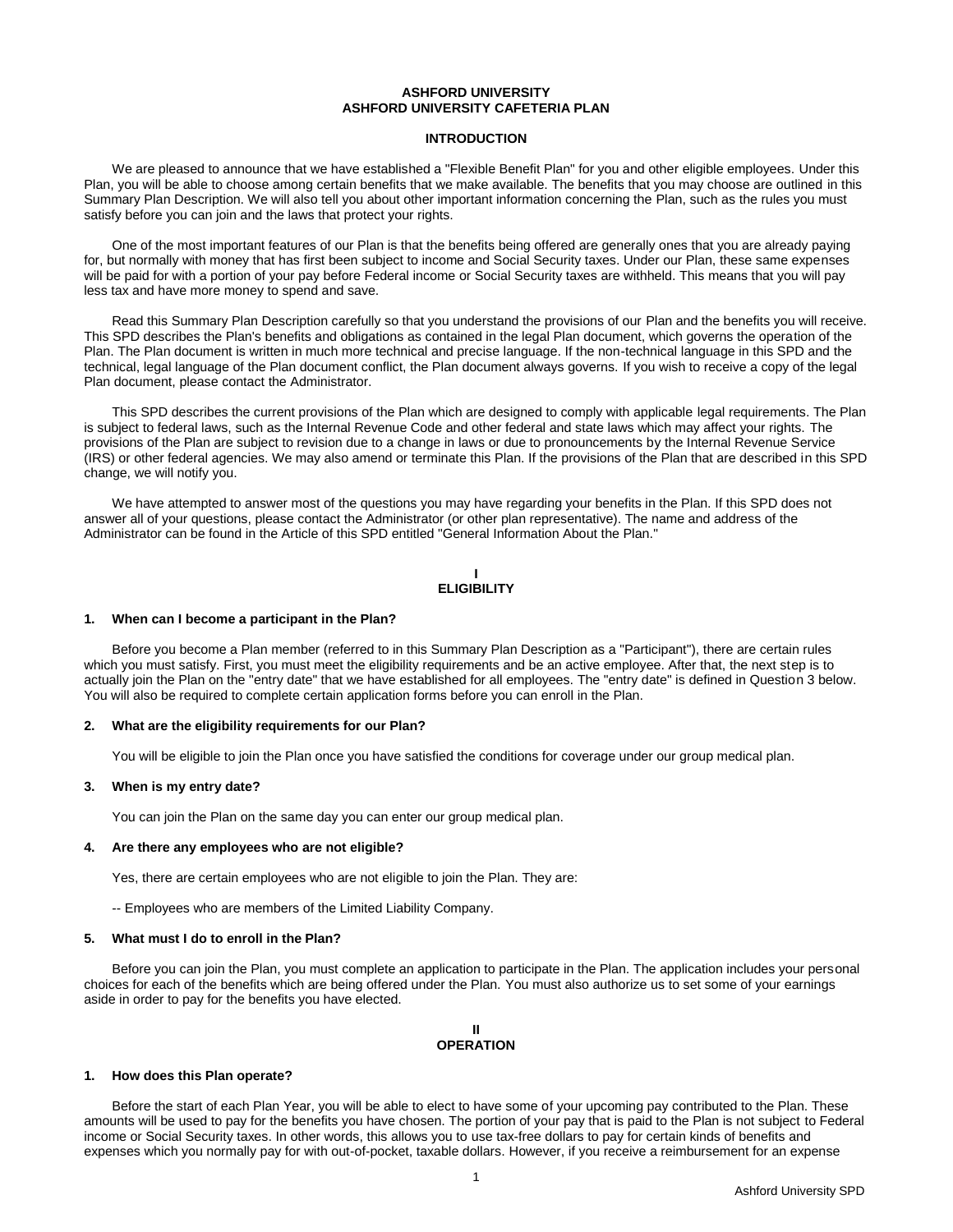under the Plan, you cannot claim a Federal income tax credit or deduction on your return. (See the Article entitled "General Information About Our Plan" for the definition of "Plan Year.")

# **III CONTRIBUTIONS**

#### **1. How much of my pay may the Employer redirect?**

Each year, you may elect to have us contribute on your behalf enough of your compensation to pay for the benefits that you elect under the Plan. These amounts will be deducted from your pay over the course of the year.

#### **2. What happens to contributions made to the Plan?**

Before each Plan Year begins, you will select the benefits you want and how much of the contributions should go toward each benefit. It is very important that you make these choices carefully based on what you expect to spend on each covered benefit or expense during the Plan Year. Later, they will be used to pay for the expenses as they arise during the Plan Year.

#### **3. When must I decide which accounts I want to use?**

You are required by Federal law to decide before the Plan Year begins, during the election period (defined below). You must decide two things. First, which benefits you want and, second, how much should go toward each benefit.

#### **4. When is the election period for our Plan?**

You will make your initial election on or before your entry date. (You should review Section I on Eligibility to better understand the eligibility requirements and entry date.) Then, for each following Plan Year, the election period is established by the Administrator and applied uniformly to all Participants. It will normally be a period of time prior to the beginning of each Plan Year. The Administrator will inform you each year about the election period. (See the Article entitled "General Information About Our Plan" for the definition of Plan Year.)

#### **5. May I change my elections during the Plan Year?**

Generally, you cannot change the elections you have made after the beginning of the Plan Year. However, there are certain limited situations when you can change your elections. You are permitted to change elections if you have a "change in status" and you make an election change that is consistent with the change in status. Currently, Federal law considers the following events to be a change in status:

-- Marriage, divorce, death of a spouse, legal separation or annulment;

-- Change in the number of dependents, including birth, adoption, placement for adoption, or death of a dependent;

-- Any of the following events for you, your spouse or dependent: termination or commencement of employment, a strike or lockout, commencement or return from an unpaid leave of absence, a change in worksite, or any other change in employment status that affects eligibility for benefits;

-- One of your dependents satisfies or ceases to satisfy the requirements for coverage due to change in age, student status, or any similar circumstance; and

-- A change in the place of residence of you, your spouse or dependent that would lead to a change in status, such as moving out of a coverage area for insurance.

In addition, if you are participating in the Dependent Care Flexible Spending Account, then there is a change in status if your dependent no longer meets the qualifications to be eligible for dependent care.

There are detailed rules on when a change in election is deemed to be consistent with a change in status. In addition, there are laws that give you rights to change health coverage for you, your spouse, or your dependents. If you change coverage due to rights you have under the law, then you can make a corresponding change in your elections under the Plan. If any of these conditions apply to you, you should contact the Administrator.

You may not change your election under the Dependent Care Flexible Spending Account if the cost change is imposed by a dependent care provider who is your relative.

You may revoke your coverage under the employer's group health plan outside of our open enrollment period, if your employment status changes from working at least 30 hours per week to less than 30 hours. This is regardless of whether the reduction in hours has resulted in loss of eligibility. You must show intent to enroll in another health plan.

You may also revoke your coverage under our Employer sponsored group health plan if you are eligible to obtain coverage through the health exchanges.

# **6. May I make new elections in future Plan Years?**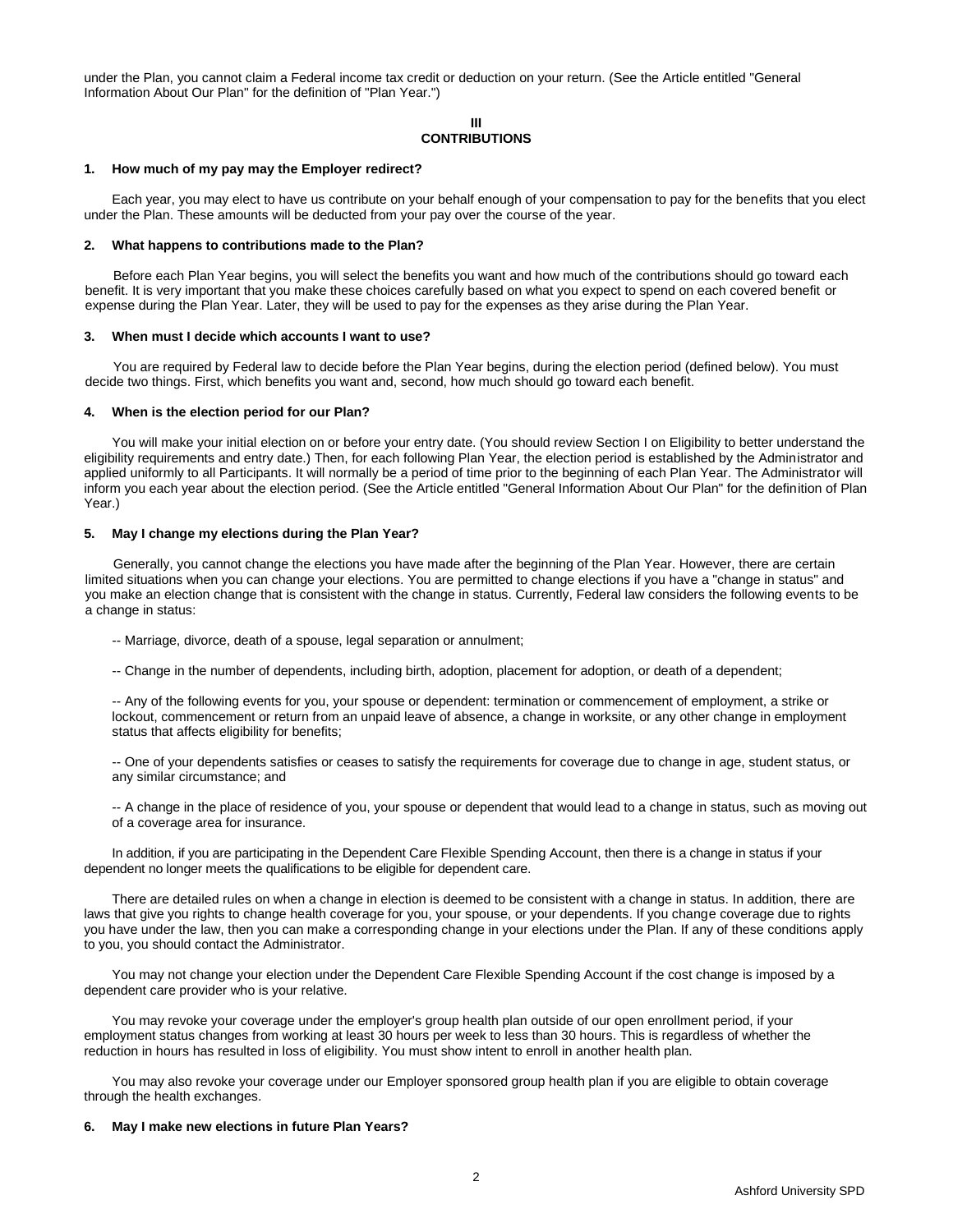Yes, you may. For each new Plan Year, you may change the elections that you previously made. You may also choose not to participate in the Plan for the upcoming Plan Year. If you do not make new elections during the election period before a new Plan Year begins, we will consider that to mean you have elected not to participate for the upcoming Plan Year.

#### **IV BENEFITS**

#### **1. Health Flexible Spending Account**

The Health Flexible Spending Account enables you to pay for expenses allowed under Sections 105 and 213(d) of the Internal Revenue Code which are not covered by our medical plan and save taxes at the same time. The Health Flexible Spending Account allows you to be reimbursed by the Employer for expenses incurred by you and your dependents.

Drug costs, including insulin, may be reimbursed.

You may be reimbursed for "over the counter" drugs only if those drugs are prescribed for you. You may not, however, be reimbursed for the cost of other health care coverage maintained outside of the Plan, or for long-term care expenses. A list of covered expenses is available from the Administrator.

The most that you can contribute to your Health Flexible Spending Account each Plan Year is \$2,600. After 2017, the dollar limit may increase for cost of living adjustments. The minimum amount that you may contribute to the Health Flexible Spending Account each Plan Year is \$100.

In order to be reimbursed for a health care expense, you must submit to the Administrator an itemized bill from the service provider. We will also provide you with a debit or credit card to use to pay for medical expenses. The Administrator will provide you with further details. Amounts reimbursed from the Plan may not be claimed as a deduction on your personal income tax return. Reimbursement from the fund shall be paid at least once a month. Expenses under this Plan are treated as being "incurred" when you are provided with the care that gives rise to the expenses, not when you are formally billed or charged, or you pay for the medical care.

You may be reimbursed for expenses for any child until the end of the calendar year in which the child reaches age 26. A child is a natural child, stepchild, foster child, adopted child, or a child placed with you for adoption. If a child gains or regains eligibility due to these new rules, that qualifies as a change in status to change coverage.

Newborns' and Mothers' Health Protection Act: Group health plans generally may not, under Federal law, restrict benefits for any hospital length of stay in connection with childbirth for the mother or newborn child to less than 48 hours following a vaginal delivery, or less than 96 hours following a cesarean section. However, Federal law generally does not prohibit the mother's or newborn's attending provider, after consulting with the mother, from discharging the mother or her newborn earlier than 48 hours (or 96 hours as applicable). In any case, plans and issuers may not, under Federal law, require that a provider obtain authorization from the plan or the issuer for prescribing a length of stay not in excess of 48 hours (or 96 hours).

Women's Health and Cancer Rights Act: This plan, as required by the Women's Health and Cancer Rights Act of 1998, will reimburse up to plan limits for benefits for mastectomy-related services including reconstruction and surgery to achieve symmetry between the breasts, prostheses, and complications resulting from a mastectomy (including lymphedema). Contact your Plan Administrator for more information.

#### **2. Dependent Care Flexible Spending Account**

The Dependent Care Flexible Spending Account enables you to pay for out-of-pocket, work-related dependent day-care cost with pre-tax dollars. If you are married, you can use the account if you and your spouse both work or, in some situations, if your spouse goes to school full-time. Single employees can also use the account.

An eligible dependent is someone for whom you can claim expenses on Federal Income Tax Form 2441 "Credit for Child and Dependent Care Expenses." Children must be under age 13. Other dependents must be physically or mentally unable to care for themselves. Dependent Care arrangements which qualify include:

(a) A Dependent (Day) Care Center, provided that if care is provided by the facility for more than six individuals, the facility complies with applicable state and local laws;

(b) An Educational Institution for pre-school children. For older children, only expenses for non-school care are eligible; and

(c) An "Individual" who provides care inside or outside your home: The "Individual" may not be a child of yours under age 19 or anyone you claim as a dependent for Federal tax purposes.

You should make sure that the dependent care expenses you are currently paying for qualify under our Plan. We will also provide you with a debit or credit card to use to pay for dependent care expenses. The Administrator will provide you with further details.

The law places limits on the amount of money that can be paid to you in a calendar year from your Dependent Care Flexible Spending Account. Each Plan Year, the minimum amount you may contribute to the Dependent Care Flexible Spending Account is \$100. Generally, your reimbursements may not exceed the lesser of: (a) \$5,000 (if you are married filing a joint return or you are head of a household) or \$2,500 (if you are married filing separate returns); (b) your taxable compensation; (c) your spouse's actual or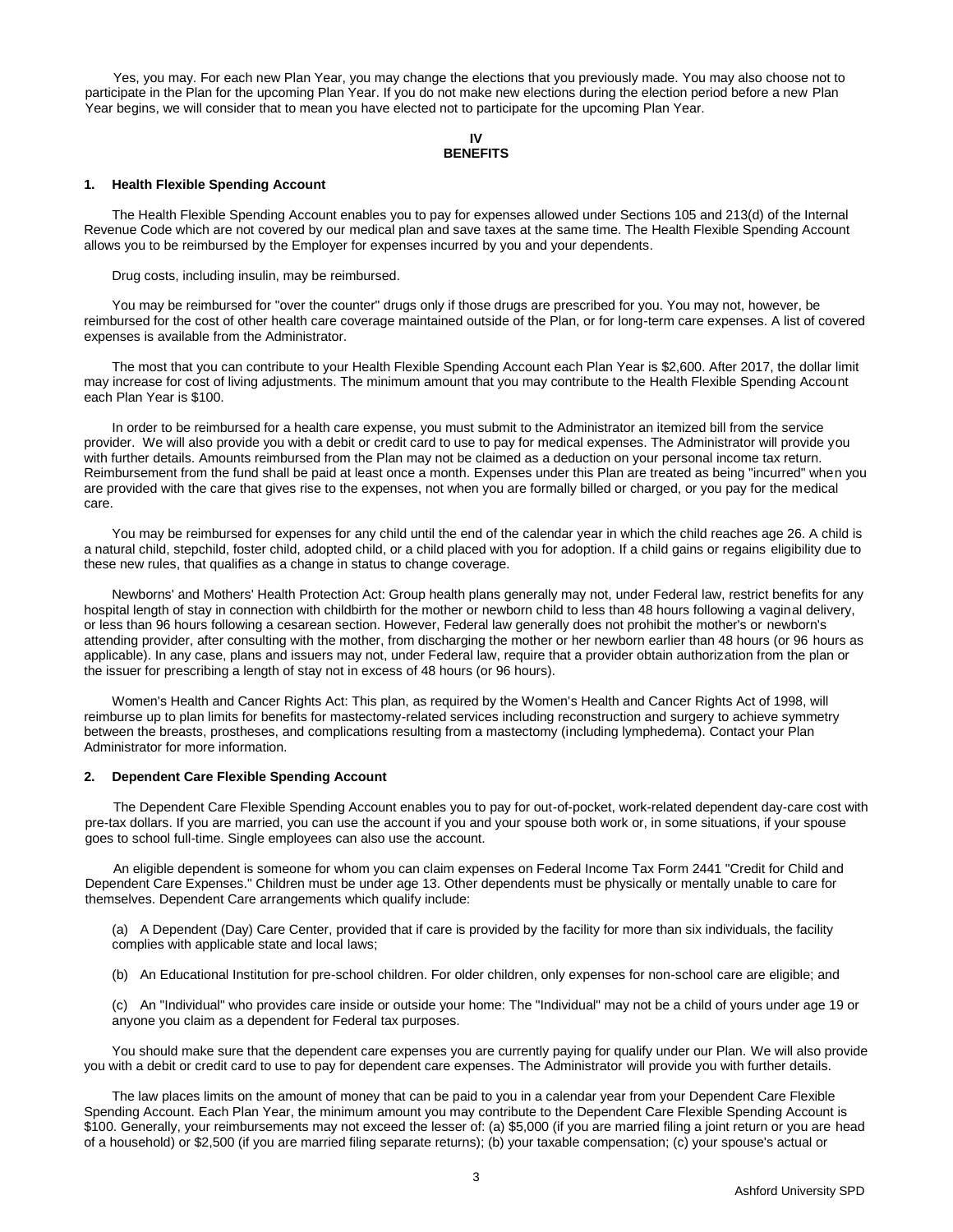deemed earned income (a spouse who is a full time student or incapable of caring for himself/herself has a monthly earned income of \$250 for one dependent or \$500 for two or more dependents).

Also, in order to have the reimbursements made to you from this account be excludable from your income, you must provide a statement from the service provider including the name, address, and in most cases, the taxpayer identification number of the service provider on your tax form for the year, as well as the amount of such expense as proof that the expense has been incurred. In addition, Federal tax laws permit a tax credit for certain dependent care expenses you may be paying for even if you are not a Participant in this Plan. You may save more money if you take advantage of this tax credit rather than using the Dependent Care Flexible Spending Account under our Plan. Ask your tax adviser which is better for you.

# **V BENEFIT PAYMENTS**

#### **1. When will I receive payments from my accounts?**

During the course of the Plan Year, you may submit requests for reimbursement of expenses you have incurred. Expenses are considered "incurred" when the service is performed, not necessarily when it is paid for. The Administrator will provide you with acceptable forms for submitting these requests for reimbursement. If the request qualifies as a benefit or expense that the Plan has agreed to pay, you will receive a reimbursement payment soon thereafter. Remember, these reimbursements which are made from the Plan are generally not subject to federal income tax or withholding. Nor are they subject to Social Security taxes. You will only be reimbursed from the Dependent Care Flexible Spending Account to the extent that there are sufficient funds in the Account to cover your request.

#### **2. What happens if I don't spend all Plan contributions during the Plan Year?**

If you have not spent all the amounts in your Health Flexible Spending Account by the end of the Plan Year, you may continue to incur claims for expenses during the "Grace Period." The "Grace Period" extends 2 1/2 months after the end of the Plan Year, during which time you can continue to incur claims and use up all amounts remaining in your Health Flexible Spending Account.

Any monies left at the end of the Plan Year and the Grace Period will be forfeited. Obviously, qualifying expenses that you incur late in the Plan Year or during the Grace Period for which you seek reimbursement after the end of such Plan Year and Grace Period will be paid first before any amount is forfeited. For the Health Flexible Spending Account, you must submit claims no later than 60 days after the end of the Plan Year. For the Dependent Care Flexible Spending Account, you must submit claims no later than 60 days after the end of the Plan Year. Because it is possible that you might forfeit amounts in the Plan if you do not fully use the contributions that have been made, it is important that you decide how much to place in each account carefully and conservatively. Remember, you must decide which benefits you want to contribute to and how much to place in each account before the Plan Year begins. You want to be as certain as you can that the amount you decide to place in each account will be used up entirely.

# **3. Family and Medical Leave Act (FMLA)**

If you take leave under the Family and Medical Leave Act, you may revoke or change your existing elections for the Health Flexible Spending Account. If your coverage in these benefits terminates, due to your revocation of the benefit while on leave or due to your nonpayment of contributions, you will be permitted to reinstate coverage for the remaining part of the Plan Year upon your return. For the Health Flexible Spending Account, you may continue your coverage or you may revoke your coverage and resume it when you return. You can resume your coverage at its original level and make payments for the time that you are on leave. For example, if you elect \$1,200 for the year and are out on leave for 3 months, then return and elect to resume your coverage at that level, your remaining payments will be increased to cover the difference - from \$100 per month to \$150 per month. Alternatively your maximum amount will be reduced proportionately for the time that you were gone. For example, if you elect \$1,200 for the year and are out on leave for 3 months, your amount will be reduced to \$900. The expenses you incur during the time you are not in the Health Flexible Spending Account are not reimbursable.

If you continue your coverage during your unpaid leave, you may pre-pay for the coverage, you may pay for your coverage on an after-tax basis while you are on leave, or you and your Employer may arrange a schedule for you to "catch up" your payments when you return.

#### **4. Uniformed Services Employment and Reemployment Rights Act (USERRA)**

If you are going into or returning from military service, you may have special rights to health care coverage under your Health Flexible Spending Account under the Uniformed Services Employment and Reemployment Rights Act of 1994. These rights can include extended health care coverage. If you may be affected by this law, ask your Administrator for further details.

#### **5. What happens if I terminate employment?**

If you terminate employment during the Plan Year, your right to benefits will be determined in the following manner:

(a) You will still be able to request reimbursement for qualifying dependent care expenses incurred prior to your date of termination from the balance remaining in your dependent care account at the time of termination of employment. However, no further salary redirection contributions will be made on your behalf after you terminate. You must submit claims within 60 days after termination.

(b) For health benefit coverage and Health Flexible Spending Account coverage on termination of employment, please see the Article entitled "Continuation Coverage Rights Under COBRA." Upon your termination of employment, your participation in the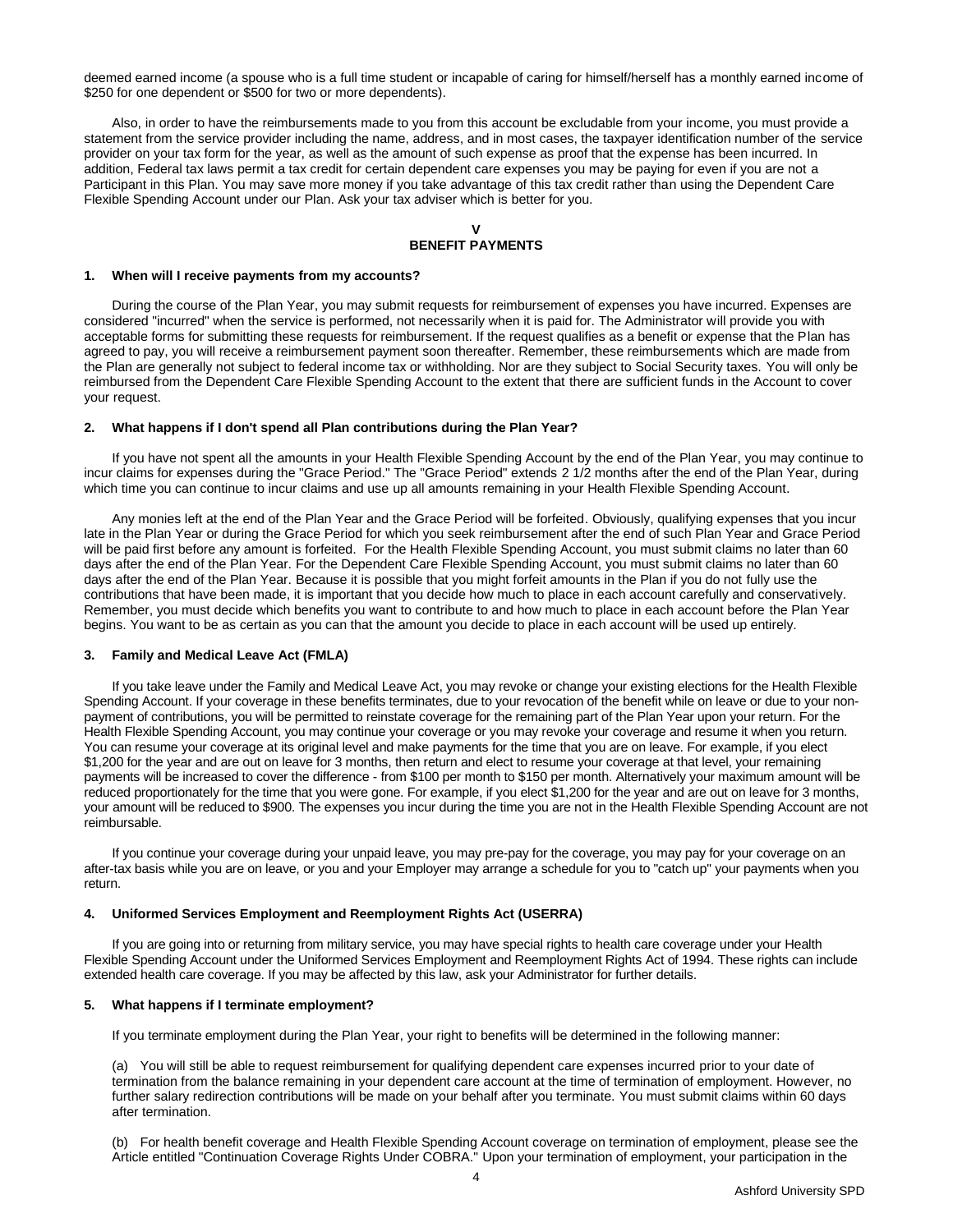Health Flexible Spending Account will cease, and no further salary redirection contributions will be contributed on your behalf. However, you will be able to submit claims for health care expenses that were incurred before the end of the period for which payments to the Health Flexible Spending Account have already been made. Your further participation will be governed by "Continuation Coverage Rights Under COBRA."

#### **6. Will my Social Security benefits be affected?**

Your Social Security benefits may be slightly reduced because when you receive tax-free benefits under our Plan, it reduces the amount of contributions that you make to the Federal Social Security system as well as our contribution to Social Security on your behalf.

#### **VI HIGHLY COMPENSATED AND KEY EMPLOYEES**

#### **1. Do limitations apply to highly compensated employees?**

Under the Internal Revenue Code, highly compensated employees and key employees generally are Participants who are officers, shareholders or highly paid. You will be notified by the Administrator each Plan Year whether you are a highly compensated employee or a key employee.

If you are within these categories, the amount of contributions and benefits for you may be limited so that the Plan as a whole does not unfairly favor those who are highly paid, their spouses or their dependents. Federal tax laws state that a plan will be considered to unfairly favor the key employees if they as a group receive more than 25% of all of the nontaxable benefits provided for under our Plan.

Plan experience will dictate whether contribution limitations on highly compensated employees or key employees will apply. You will be notified of these limitations if you are affected.

# **VII PLAN ACCOUNTING**

#### **1. Periodic Statements**

The Administrator will provide you with a statement of your account periodically during the Plan Year that shows your account balance. It is important to read these statements carefully so you understand the balance remaining to pay for a benefit. Remember, you want to spend all the money you have designated for a particular benefit by the end of the Plan Year.

# **VIII GENERAL INFORMATION ABOUT OUR PLAN**

This Section contains certain general information which you may need to know about the Plan.

# **1. General Plan Information**

Ashford University Ashford University Cafeteria Plan is the name of the Plan.

Your Employer has assigned Plan Number 501 to your Plan.

The provisions of the Plan become effective on 07-01-2019, which is called the Effective Date of the Plan.

Your Plan's records are maintained on a twelve-month period of time. This is known as the Plan Year. The Plan Year begins on 07/01/2019 and ends on 6/30/2020.

# **2. Employer Information**

Your Employer's name, address, and identification number are:

Ashford University 8620 Spectrum Center Blvd San Diego, California 92123 20-2076985

## **3. Plan Administrator Information**

The name, address and business telephone number of your Plan's Administrator are:

Ashford University 8620 Spectrum Center Blvd San Diego, California 92123 800-798-0584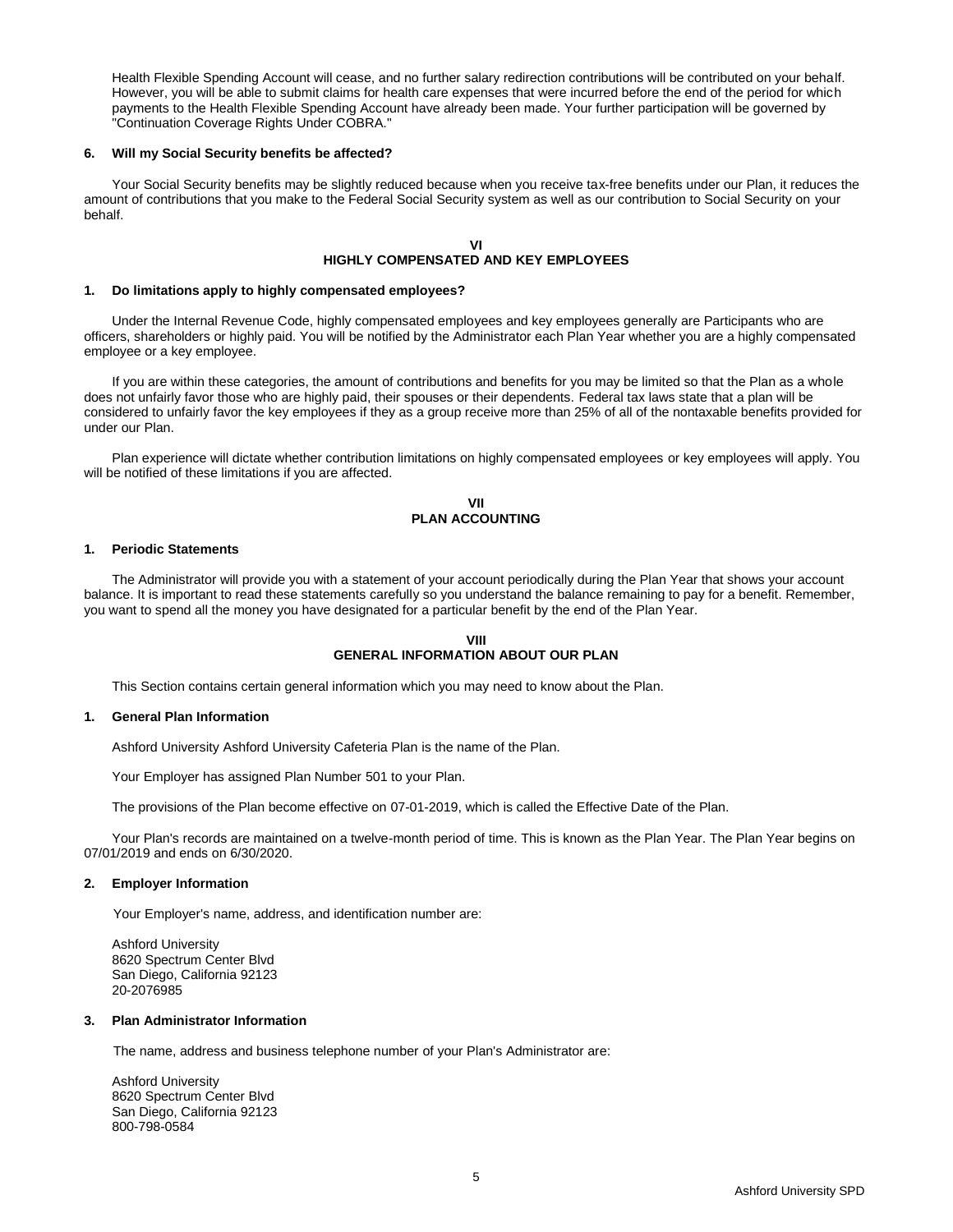The Administrator keeps the records for the Plan and is responsible for the administration of the Plan. The Administrator will also answer any questions you may have about our Plan. You may contact the Administrator for any further information about the Plan.

# **4. Service of Legal Process**

The name and address of the Plan's agent for service of legal process are:

Ashford University 8620 Spectrum Center Blvd San Diego, California 92123

# **5. Type of Administration**

The type of Administration is Employer Administration.

# **6. Claims Submission**

Claims for expenses should be submitted to:

Discovery Benefits, Inc.

PO Box 2926

Fargo, ND 58108-2926

# **IX ADDITIONAL PLAN INFORMATION**

#### **1. Your Rights Under ERISA**

Plan Participants, eligible employees and all other employees of the Employer may be entitled to certain rights and protections under the Employee Retirement Income Security Act of 1974 (ERISA) and the Internal Revenue Code. For those benefits subject to ERISA, these laws provide that Participants, eligible employees and all other employees are entitled to:

(a) examine, without charge, at the Administrator's office, all Plan documents, including insurance contracts, collective bargaining agreements, and a copy of the latest annual report (Form 5500 Series) filed by the Plan with the U.S. Department of Labor, and available at the Public Disclosure Room of the Employee Benefits Security Administration;

(b) obtain copies of all Plan documents and other Plan information upon written request to the Administrator. The Administrator may charge a reasonable fee for the copies;

(c) continue health coverage for a Participant, Spouse, or other dependents if there is a loss of coverage under the Plan as a result of a qualifying event. Employees or dependents may have to pay for such coverage; and

(d) review this summary plan description and the documents governing the plan on the rules governing COBRA continuation rights.

In addition to creating rights for Plan Participants, ERISA imposes duties upon the people who are responsible for the operation of an employee benefit plan. The people who operate your Plan, called "fiduciaries" of the Plan, have a duty to do so prudently and in the best interest of you and other Plan Participants.

No one, including your employer or any other person, may fire you or otherwise discriminate against you in any way to prevent you from obtaining a benefit or exercising your rights under ERISA.

If your claim for a benefit is denied or ignored, in whole or in part, you have a right to know why this was done, to obtain copies of documents relating to the decision without charge, and to appeal any denial, all within certain time schedules.

If you have a claim for benefits which is denied or ignored, in whole or in part, you may file suit in a state or Federal court. In addition, if you disagree with the Plan's decision or lack thereof concerning the qualified status of a medical child support order, you may file suit in Federal court.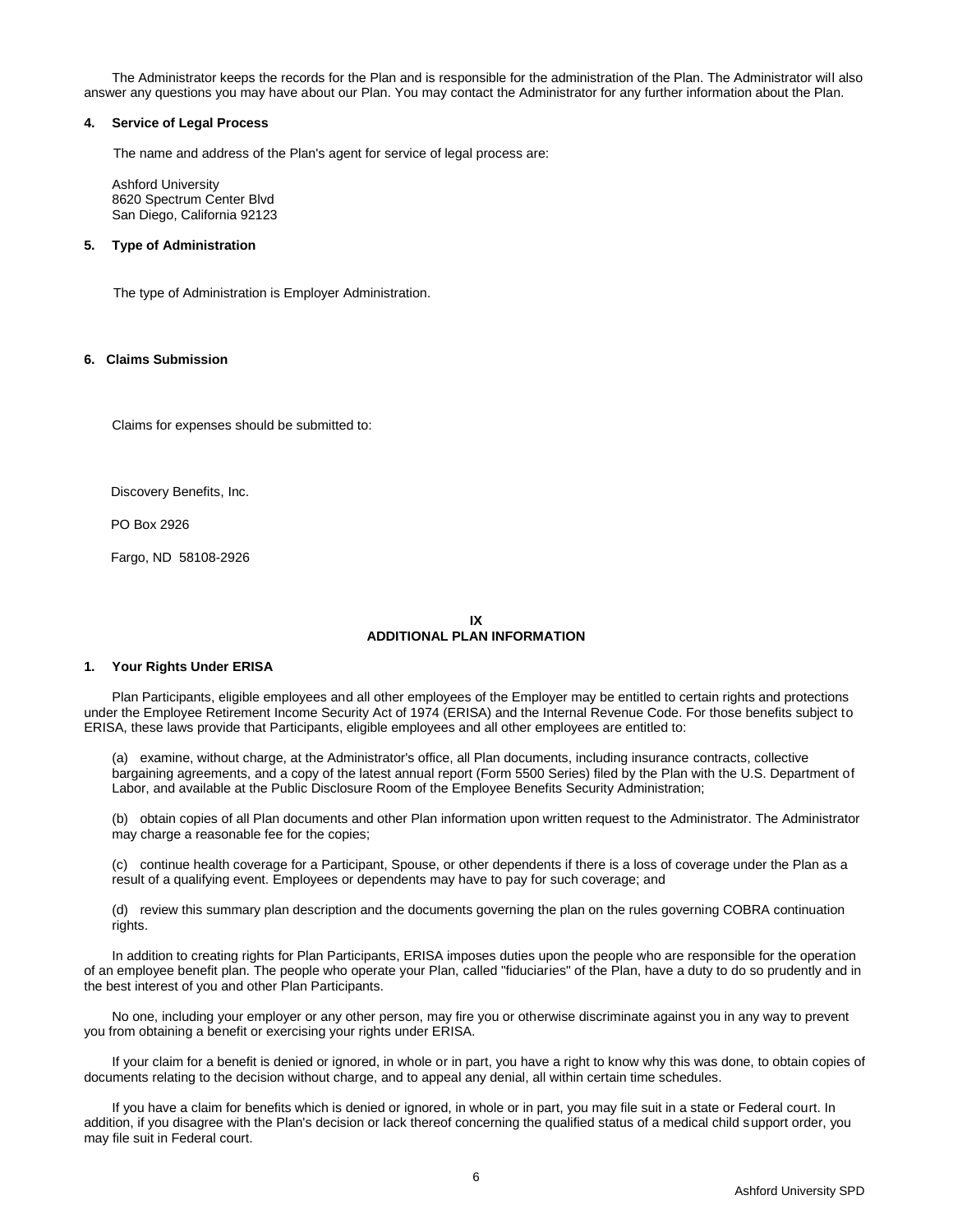Under ERISA there are steps you can take to enforce the above rights. For instance, if you request materials from the Plan and do not receive them within thirty (30) days, you may file suit in a Federal court. In such a case, the court may request the Administrator to provide the materials and pay you up to \$110 a day until you receive the materials, unless the materials were not sent because of reasons beyond the control of the Administrator. If you have a claim for benefits which is denied or ignored, in whole or in part, you may file suit in a state or Federal court.

If it should happen that Plan fiduciaries misuse the Plan's money, or if you are discriminated against for asserting your rights, you may seek assistance from the U.S. Department of Labor, or you may file suit in a Federal court. The court will decide who should pay court costs and legal fees. If you are successful, the court may order the person you have sued to pay these costs and fees. If you lose, the court may order you to pay these costs and fees; for example, if it finds your claim is frivolous.

If you have any questions about the Plan, you should contact the Administrator. If you have any questions about this statement, or about your rights under ERISA or the Health Insurance Portability and Accountability Act (HIPAA) or if you need assistance in obtaining documents from the Administrator, you should contact either the nearest Regional or District Office of the U.S. Department of Labor's Employee Benefits Security Administration (EBSA) or visit the EBSA website at [www.dol.gov/ebsa/.](http://www.dol.gov/ebsa) (Addresses and phone numbers of Regional and District EBSA Offices are available through EBSA's website.) You may also obtain certain publications about your rights and responsibilities under ERISA by calling the publications hotline of the Employee Benefits Security Administration.

## **2. Claims Process**

You should submit all reimbursement claims during the Plan Year. For the Health Flexible Spending Account, you must submit claims no later than 60 days after the end of the Plan Year. However, if you terminate employment during the Plan Year, you must submit your Health Flexible Spending Account claims within 60 days after your termination of employment. For the Dependent Care Flexible Spending Account, you must submit claims no later than 60 days after the end of the Plan Year. However, if you terminate employment during the Plan Year, you must submit your Dependent Care Flexible Spending Account claims within 60 days after your termination of employment. Any claims submitted after that time will not be considered.

If a dependent care claim under the Plan is denied in whole or in part, you or your beneficiary will receive written notification. The notification will include the reasons for the denial, with reference to the specific provisions of the Plan on which the denial was based, a description of any additional information needed to process the claim and an explanation of the claims review procedure. Within 60 days after denial, you or your beneficiary may submit a written request for reconsideration of the denial to the Administrator.

Any such request should be accompanied by documents or records in support of your appeal. You or your beneficiary may review pertinent documents and submit issues and comments in writing. The Administrator will review the claim and provide, within 60 days, a written response to the appeal. (This period may be extended an additional 60 days under certain circumstances.) In this response, the Administrator will explain the reason for the decision, with specific reference to the provisions of the Plan on which the decision is based. The Administrator has the exclusive right to interpret the appropriate plan provisions. Decisions of the Administrator are conclusive and binding.

In the case of a claim for medical expenses under the Health Flexible Spending Account, the following timetable for claims applies:

| Notification of whether claim is accepted or denied     |                             | 30 days |
|---------------------------------------------------------|-----------------------------|---------|
| Extension due to matters beyond the control of the Plan |                             | 15 days |
| Insufficient information to process the claim:          |                             |         |
|                                                         | Notification to Participant | 15 days |
|                                                         | Response by Participant     | 45 days |
|                                                         | Review of claim denial      | 60 days |

The Plan Administrator will provide written or electronic notification of any claim denial. The notice will state:

(a) The specific reason or reasons for the denial;

(b) Reference to the specific Plan provisions on which the denial was based;

(c) A description of any additional material or information necessary for the claimant to perfect the claim and an explanation of why such material or information is necessary;

(d) A description of the Plan's review procedures and the time limits applicable to such procedures. This will include a statement of your right to bring a civil action under section 502 of ERISA following a denial on review;

(e) A statement that the claimant is entitled to receive, upon request and free of charge, reasonable access to, and copies of, all documents, records, and other information relevant to the claim; and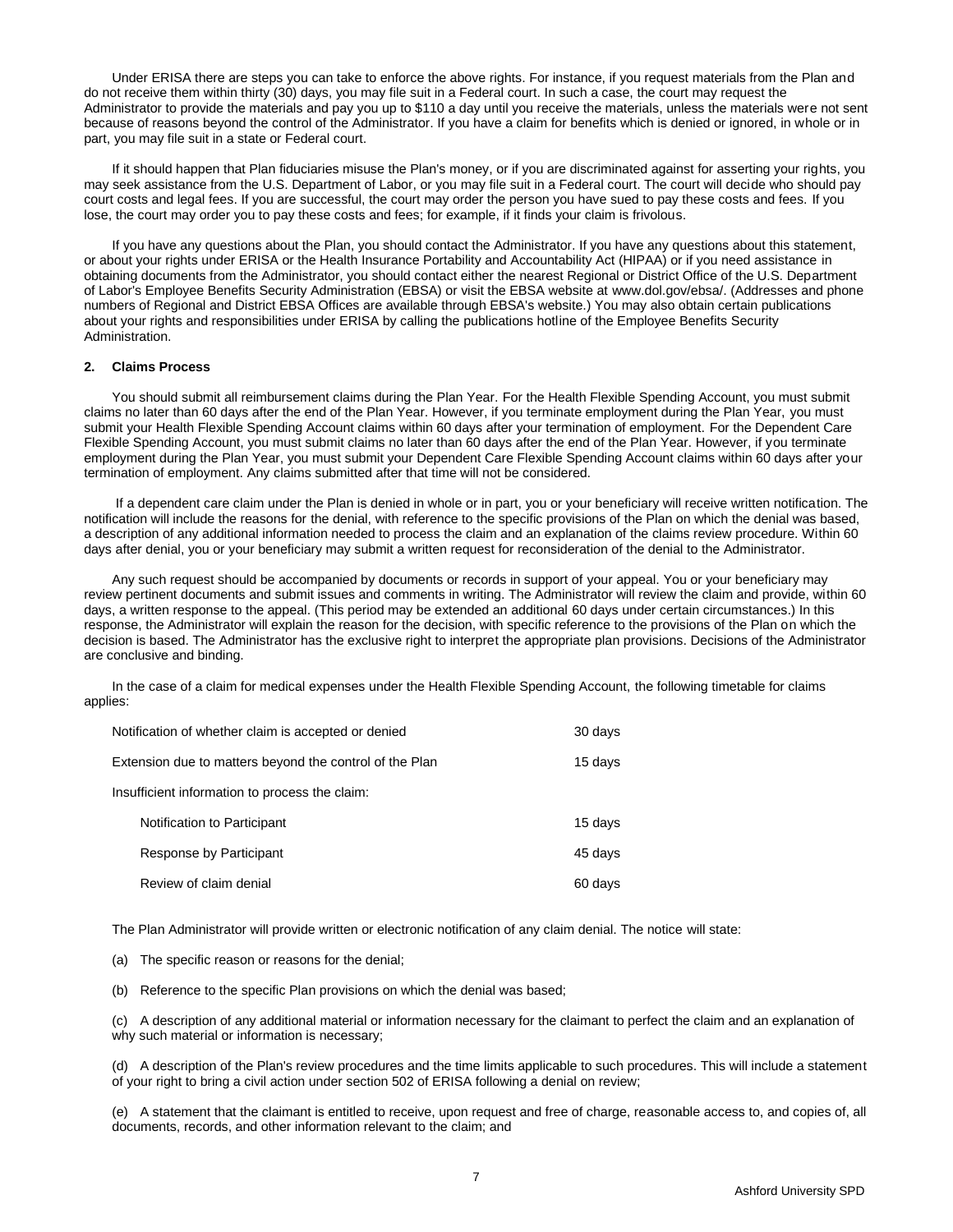(f) If the denial was based on an internal rule, guideline, protocol, or other similar criterion, the specific rule, guideline, protocol, or criterion will be provided free of charge. If this is not practical, a statement will be included that such a rule, guideline, protocol, or criterion was relied upon in making the denial and a copy will be provided free of charge to the claimant upon request.

When you receive a denial, you will have 180 days following receipt of the notification in which to appeal the decision. You may submit written comments, documents, records, and other information relating to the claim. If you request, you will be provided, free of charge, reasonable access to, and copies of, all documents, records, and other information relevant to the claim.

The period of time within which a denial on review is required to be made will begin at the time an appeal is filed in accordance with the procedures of the Plan. This timing is without regard to whether all the necessary information accompanies the filing.

A document, record, or other information shall be considered relevant to a claim if it:

(a) was relied upon in making the claim determination;

(b) was submitted, considered, or generated in the course of making the claim determination, without regard to whether it was relied upon in making the claim determination;

(c) demonstrated compliance with the administrative processes and safeguards designed to ensure and to verify that claim determinations are made in accordance with Plan documents and Plan provisions have been applied consistently with respect to all claimants; or

(d) constituted a statement of policy or guidance with respect to the Plan concerning the denied claim.

The review will take into account all comments, documents, records, and other information submitted by the claimant relating to the claim, without regard to whether such information was submitted or considered in the initial claim determination. The review will not afford deference to the initial denial and will be conducted by a fiduciary of the Plan who is neither the individual who made the adverse determination nor a subordinate of that individual.

#### **3. Qualified Medical Child Support Order**

A medical child support order is a judgment, decree or order (including approval of a property settlement) made under state law that provides for child support or health coverage for the child of a participant. The child becomes an "alternate recipient" and can receive benefits under the health plans of the Employer, if the order is determined to be "qualified." You may obtain, without charge, a copy of the procedures governing the determination of qualified medical child support orders from the Plan Administrator.

# **X CONTINUATION COVERAGE RIGHTS UNDER COBRA**

Under federal law, the Consolidated Omnibus Budget Reconciliation Act of 1985 (COBRA), certain employees and their families covered under health benefits under this Plan will be entitled to the opportunity to elect a temporary extension of health coverage (called "COBRA continuation coverage") where coverage under the Plan would otherwise end. This notice is intended to inform Plan Participants and beneficiaries, in summary fashion, of their rights and obligations under the continuation coverage provisions of COBRA, as amended and reflected in final and proposed regulations published by the Department of the Treasury. This notice is intended to reflect the law and does not grant or take away any rights under the law.

The Plan Administrator or its designee is responsible for administering COBRA continuation coverage. Complete instructions on COBRA, as well as election forms and other information, will be provided by the Plan Administrator or its designee to Plan Participants who become Qualified Beneficiaries under COBRA. While the Plan itself is not a group health plan, it does provide health benefits. Whenever "Plan" is used in this section, it means any of the health benefits under this Plan including the Health Flexible Spending Account.

# **1. What is COBRA continuation coverage?**

COBRA continuation coverage is the temporary extension of group health plan coverage that must be offered to certain Plan Participants and their eligible family members (called "Qualified Beneficiaries") at group rates. The right to COBRA continuation coverage is triggered by the occurrence of a life event that results in the loss of coverage under the terms of the Plan (the "Qualifying Event"). The coverage must be identical to the coverage that the Qualified Beneficiary had immediately before the Qualifying Event, or if the coverage has been changed, the coverage must be identical to the coverage provided to similarly situated active employees who have not experienced a Qualifying Event (in other words, similarly situated non-COBRA beneficiaries).

There may be other options available when you lose group health coverage. For example, you may be eligible to buy an individual plan through the Health Insurance Marketplace. By enrolling in coverage through the Marketplace, you may qualify for lower costs on your monthly premiums and lower out-of-pocket costs. Additionally, you may qualify for a 30-day special enrollment period for another group health plan for which you are eligible (such as a spouse's plan), even if that plan generally doesn't accept late enrollees.

## **2. Who can become a Qualified Beneficiary?**

In general, a Qualified Beneficiary can be: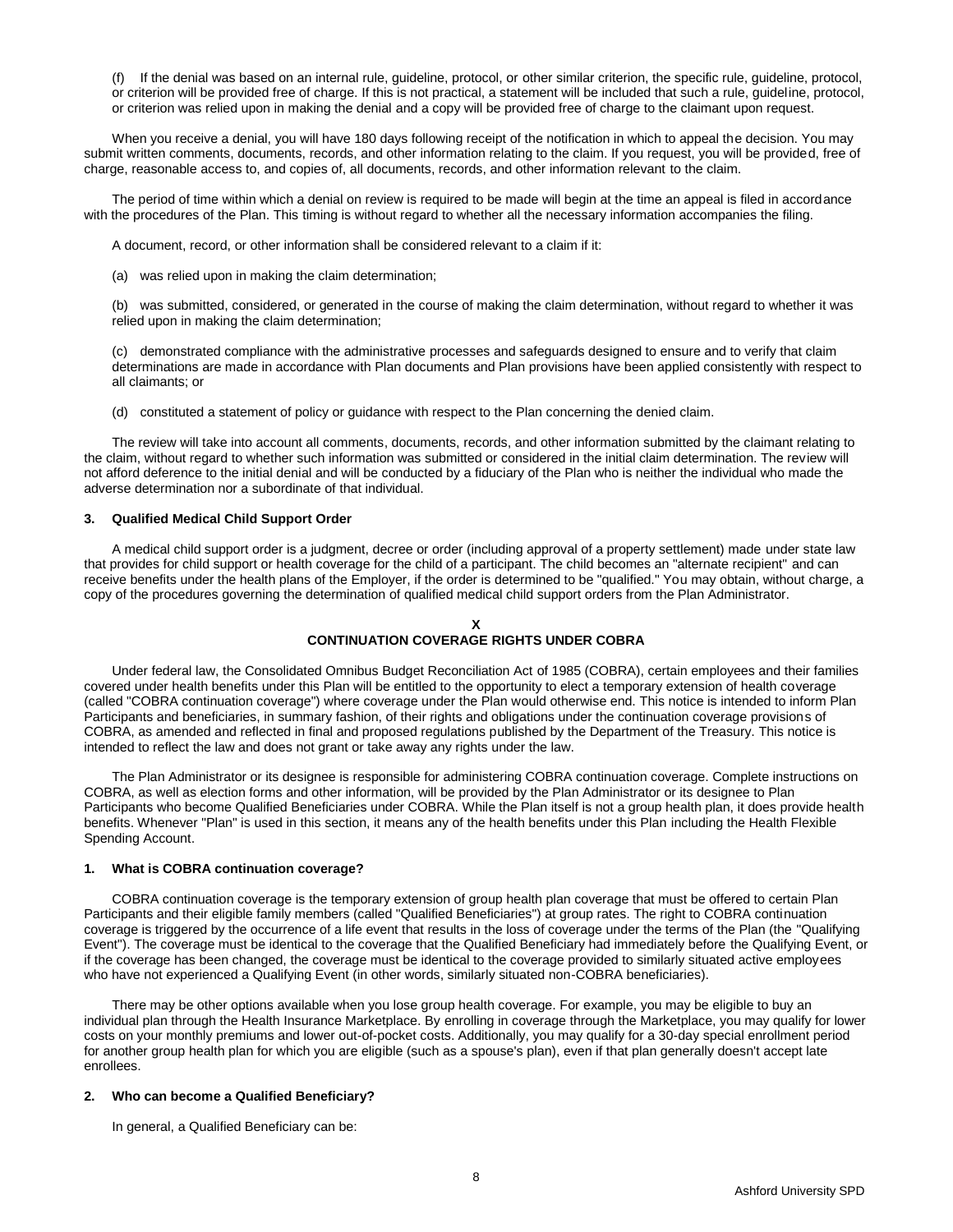(a) Any individual who, on the day before a Qualifying Event, is covered under a Plan by virtue of being on that day either a covered Employee, the Spouse of a covered Employee, or a Dependent child of a covered Employee. If, however, an individual who otherwise qualifies as a Qualified Beneficiary is denied or not offered coverage under the Plan under circumstances in which the denial or failure to offer constitutes a violation of applicable law, then the individual will be considered to have had the coverage and will be considered a Qualified Beneficiary if that individual experiences a Qualifying Event.

(b) Any child who is born to or placed for adoption with a covered Employee during a period of COBRA continuation coverage, and any individual who is covered by the Plan as an alternate recipient under a qualified medical support order. If, however, an individual who otherwise qualifies as a Qualified Beneficiary is denied or not offered coverage under the Plan under circumstances in which the denial or failure to offer constitutes a violation of applicable law, then the individual will be considered to have had the coverage and will be considered a Qualified Beneficiary if that individual experiences a Qualifying Event.

The term "covered Employee" includes any individual who is provided coverage under the Plan due to his or her performance of services for the employer sponsoring the Plan. However, this provision does not establish eligibility of these individuals. Eligibility for Plan coverage shall be determined in accordance with Plan Eligibility provisions.

An individual is not a Qualified Beneficiary if the individual's status as a covered Employee is attributable to a period in which the individual was a nonresident alien who received from the individual's Employer no earned income that constituted income from sources within the United States. If, on account of the preceding reason, an individual is not a Qualified Beneficiary, then a Spouse or Dependent child of the individual will also not be considered a Qualified Beneficiary by virtue of the relationship to the individual. A domestic partner is not a Qualified Beneficiary.

Each Qualified Beneficiary (including a child who is born to or placed for adoption with a covered Employee during a period of COBRA continuation coverage) must be offered the opportunity to make an independent election to receive COBRA continuation coverage.

# **3. What is a Qualifying Event?**

A Qualifying Event is any of the following if the Plan provided that the Plan participant would lose coverage (i.e., cease to be covered under the same terms and conditions as in effect immediately before the Qualifying Event) in the absence of COBRA continuation coverage:

(a) The death of a covered Employee.

(b) The termination (other than by reason of the Employee's gross misconduct), or reduction of hours, of a covered Employee's employment.

(c) The divorce or legal separation of a covered Employee from the Employee's Spouse. If the Employee reduces or eliminates the Employee's Spouse's Plan coverage in anticipation of a divorce or legal separation, and a divorce or legal separation later occurs, then the divorce or legal separation may be considered a Qualifying Event even though the Spouse's coverage was reduced or eliminated before the divorce or legal separation.

(d) A covered Employee's enrollment in any part of the Medicare program.

(e) A Dependent child's ceasing to satisfy the Plan's requirements for a Dependent child (for example, attainment of the maximum age for dependency under the Plan).

If the Qualifying Event causes the covered Employee, or the covered Spouse or a Dependent child of the covered Employee, to cease to be covered under the Plan under the same terms and conditions as in effect immediately before the Qualifying Event, the persons losing such coverage become Qualified Beneficiaries under COBRA if all the other conditions of COBRA are also met. For example, any increase in contribution that must be paid by a covered Employee, or the Spouse, or a Dependent child of the covered Employee, for coverage under the Plan that results from the occurrence of one of the events listed above is a loss of coverage.

The taking of leave under the Family and Medical Leave Act of 1993, as amended ("FMLA") does not constitute a Qualifying Event. A Qualifying Event will occur, however, if an Employee does not return to employment at the end of the FMLA leave and all other COBRA continuation coverage conditions are present. If a Qualifying Event occurs, it occurs on the last day of FMLA leave and the applicable maximum coverage period is measured from this date (unless coverage is lost at a later date and the Plan provides for the extension of the required periods, in which case the maximum coverage date is measured from the date when the coverage is lost.) Note that the covered Employee and family members will be entitled to COBRA continuation coverage even if they failed to pay the employee portion of premiums for coverage under the Plan during the FMLA leave.

# **4. What factors should be considered when determining to elect COBRA continuation coverage?**

When considering options for health coverage, Qualified Beneficiaries should consider:

- **Premiums:** This plan can charge up to 102% of total plan premiums for COBRA coverage. Other options, like coverage on a spouse's plan or through the Marketplace, may be less expensive. Qualified Beneficiaries have special enrollment rights under federal law (HIPAA). They have the right to request special enrollment in another group health plan for which they are otherwise eligible (such as a plan sponsored by a spouse's employer) within 30 days after Plan coverage ends due to one of the Qualifying Events listed above.
- **Provider Networks:** If a Qualified Beneficiary is currently getting care or treatment for a condition, a change in health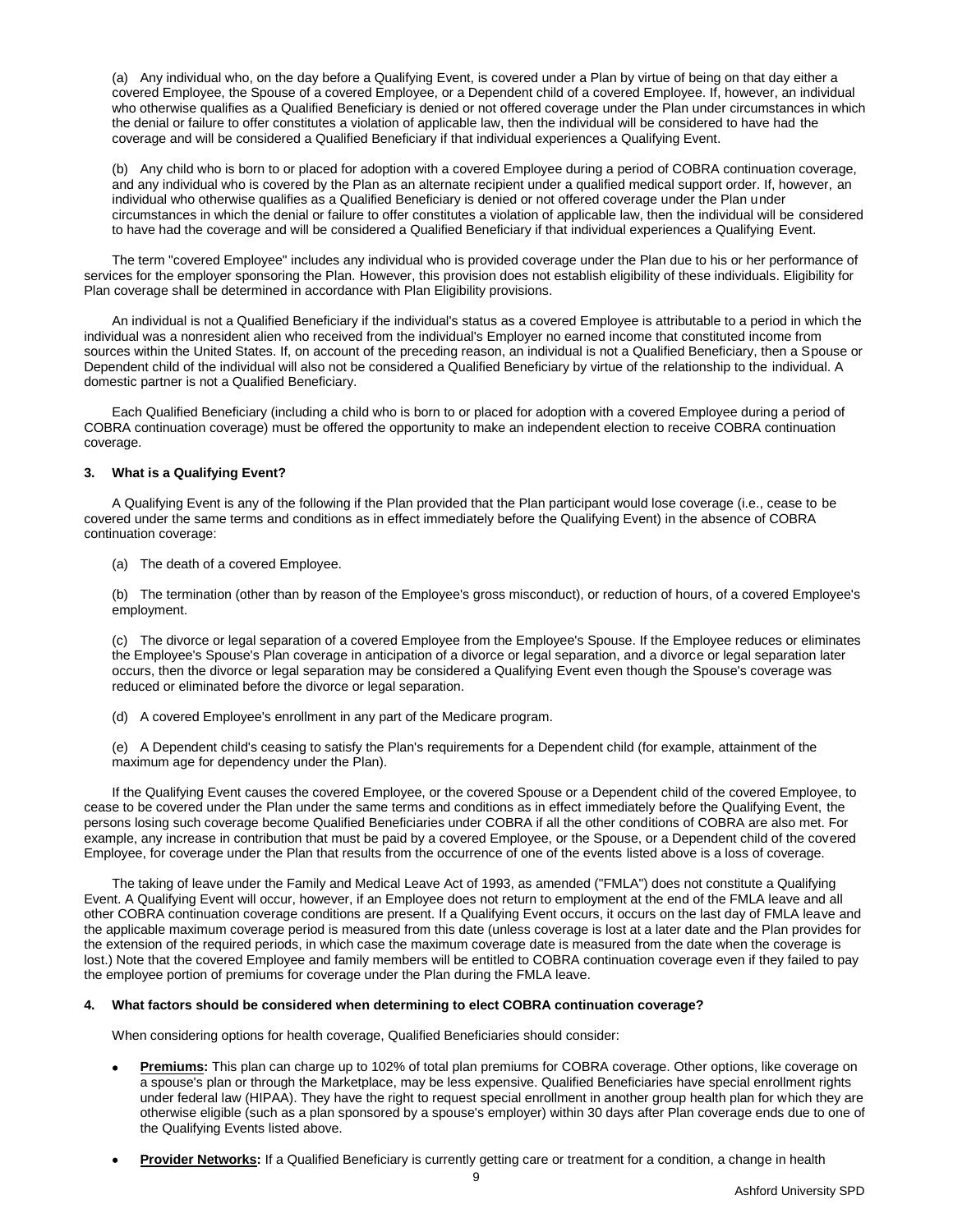coverage may affect access to a particular health care provider. You may want to check to see if your current health care providers participate in a network in considering options for health coverage.

- **Drug Formularies:** For Qualified Beneficiaries taking medication, a change in health coverage may affect costs for medication – and in some cases, the medication may not be covered by another plan. Qualified beneficiaries should check to see if current medications are listed in drug formularies for other health coverage.
- **Severance payments:** If COBRA rights arise because the Employee has lost his job and there is a severance package available from the employer, the former employer may have offered to pay some or all of the Employee's COBRA payments for a period of time. This can affect the timing of coverage available in the Marketplace. In this scenario, the Employee may want to contact the Department of Labor at 1-866-444-3272 to discuss options.
- **Medicare Eligibility:** You should be aware of how COBRA coverage coordinates with Medicare eligibility. If you are eligible for Medicare at the time of the Qualifying Event, or if you will become eligible soon after the Qualifying Event, you should know that you have 8 months to enroll in Medicare after your employment –related health coverage ends. Electing COBRA coverage does not extend this 8-month period. For more information, see medicare.gov/sign-up-change-plan.
- **Service Areas:** If benefits under the Plan are limited to specific service or coverage areas, benefits may not be available to a Qualified Beneficiary who moves out of the area.
- **Other Cost-Sharing:** In addition to premiums or contributions for health coverage, the Plan requires participants to pay copayments, deductibles, coinsurance, or other amounts as benefits are used. Qualified beneficiaries should check to see what the cost-sharing requirements are for other health coverage options. For example, one option may have much lower monthly premiums, but a much higher deductible and higher copayments.

**Are there other coverage options besides COBRA Continuation Coverage?** Yes. Instead of enrolling in COBRA continuation coverage, there may be other coverage options for Qualified Beneficiaries through the Health Insurance Marketplace, Medicaid, or other group health plan coverage options (such as a spouse's plan) through what is called a "special enrollment period." Some of these options may cost less than COBRA continuation coverage. You can learn more about many of these options at www.healthcare.gov.

#### **5. What is the procedure for obtaining COBRA continuation coverage?**

The Plan has conditioned the availability of COBRA continuation coverage upon the timely election of such coverage. An election is timely if it is made during the election period.

# **6. What is the election period and how long must it last?**

The election period is the time period within which the Qualified Beneficiary must elect COBRA continuation coverage under the Plan. The election period must begin no later than the date the Qualified Beneficiary would lose coverage on account of the Qualifying Event and ends 60 days after the later of the date the Qualified Beneficiary would lose coverage on account of the Qualifying Event or the date notice is provided to the Qualified Beneficiary of her or his right to elect COBRA continuation coverage. If coverage is not elected within the 60 day period, all rights to elect COBRA continuation coverage are forfeited.

Note: If a covered Employee who has been terminated or experienced a reduction of hours qualifies for a trade readjustment allowance or alternative trade adjustment assistance under a federal law called the Trade Act of 2002, as extended by the Trade Preferences Extension Act of 2015, and the employee and his or her covered dependents have not elected COBRA coverage within the normal election period, a second opportunity to elect COBRA coverage will be made available for themselves and certain family members, but only within a limited period of 60 days or less and only during the six months immediately after their group health plan coverage ended. Any person who qualifies or thinks that he or she and/or his or her family members may qualify for assistance under this special provision should contact the Plan Administrator or its designee for further information about the special second election period. If continuation coverage is elected under this extension, it will not become effective prior to the beginning of this special second election period.

# **7. Is a covered Employee or Qualified Beneficiary responsible for informing the Plan Administrator of the occurrence of a Qualifying Event?**

The Plan will offer COBRA continuation coverage to Qualified Beneficiaries only after the Plan Administrator or its designee has been timely notified that a Qualifying Event has occurred. The Employer (if the Employer is not the Plan Administrator) will notify the Plan Administrator or its designee of the Qualifying Event within 30 days following the date coverage ends when the Qualifying Event is:

- (a) the end of employment or reduction of hours of employment,
- (b) death of the employee,
- (c) commencement of a proceeding in bankruptcy with respect to the Employer, or
- (d) entitlement of the employee to any part of Medicare.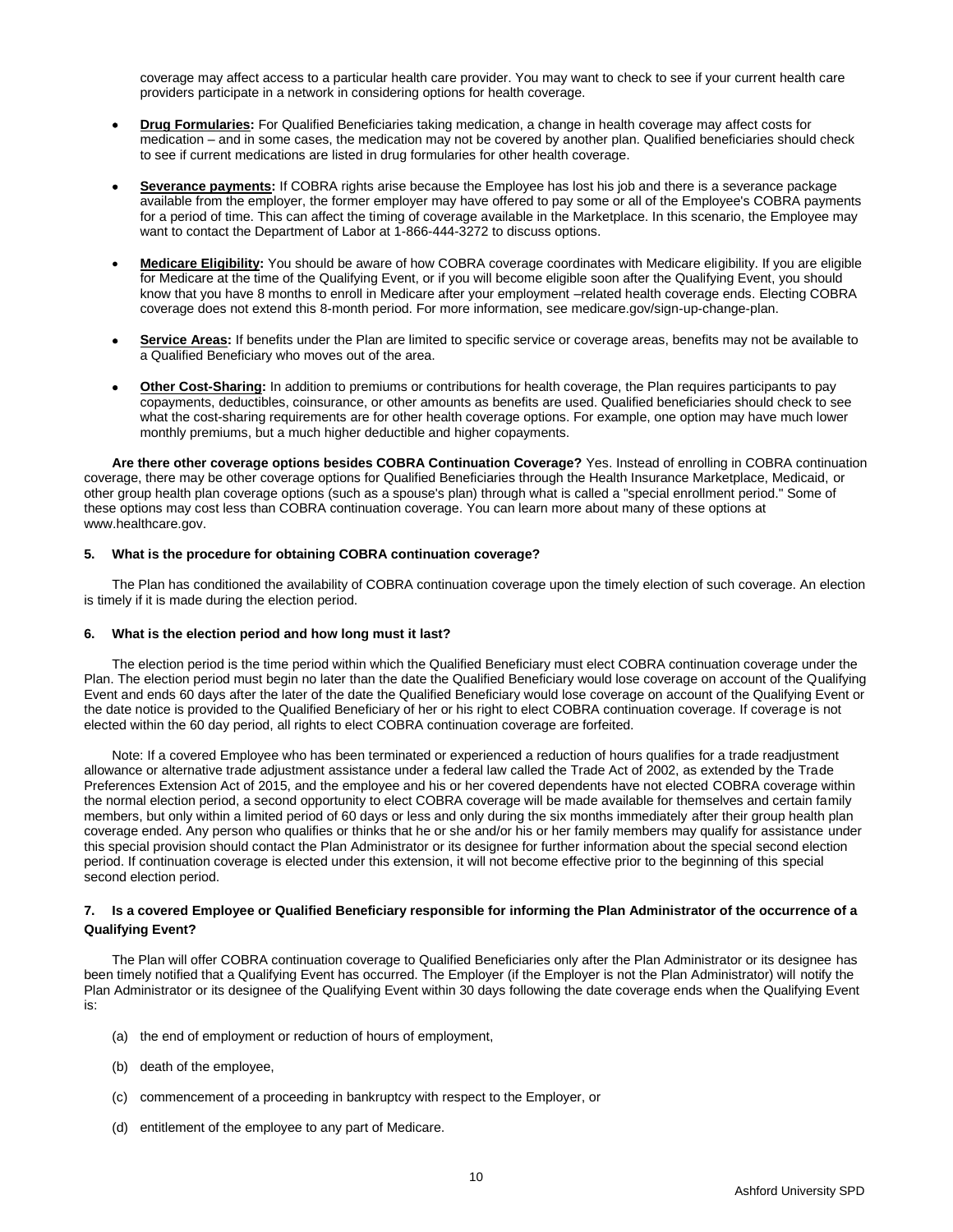# **IMPORTANT:**

**For the other Qualifying Events (divorce or legal separation of the employee and spouse or a dependent child's losing eligibility for coverage as a dependent child), you or someone on your behalf must notify the Plan Administrator or its designee in writing within 60 days after the Qualifying Event occurs, using the procedures specified below. If these procedures are not followed or if the notice is not provided in writing to the Plan Administrator or its designee during the 60-day notice period, any spouse or dependent child who loses coverage will not be offered the option to elect continuation coverage. You must send this notice to the Plan Administrator or its designee.**

# *NOTICE PROCEDURES:*

Any notice that you provide must be *in writing*. Oral notice, including notice by telephone, is not acceptable. You must mail, fax or hand-deliver your notice to the person, department or firm listed below, at the following address:

> Ashford University 8620 Spectrum Center Blvd San Diego, California 92123

If mailed, your notice must be postmarked no later than the last day of the required notice period. Any notice you provide must state:

- the **name of the plan or plans** under which you lost or are losing coverage,
- the **name and address of the employee** covered under the plan,
- the **name(s) and address(es) of the Qualified Beneficiary(ies)**, and
- the **Qualifying Event** and the **date** it happened.

If the Qualifying Event is a **divorce or legal separation**, your notice must include **a copy of the divorce decree or the legal separation agreement**.

Be aware that there are other notice requirements in other contexts, for example, in order to qualify for a disability extension.

Once the Plan Administrator or its designee receives *timely notice* that a Qualifying Event has occurred, COBRA continuation coverage will be offered to each of the qualified beneficiaries. Each Qualified Beneficiary will have an independent right to elect COBRA continuation coverage. Covered employees may elect COBRA continuation coverage for their spouses, and parents may elect COBRA continuation coverage on behalf of their children. For each Qualified Beneficiary who elects COBRA continuation coverage, COBRA continuation coverage will begin on the date that plan coverage would otherwise have been lost. If you or your spouse or dependent children do not elect continuation coverage within the 60-day election period described above, the right to elect continuation coverage will be lost.

#### **8. Is a waiver before the end of the election period effective to end a Qualified Beneficiary's election rights?**

If, during the election period, a Qualified Beneficiary waives COBRA continuation coverage, the waiver can be revoked at any time before the end of the election period. Revocation of the waiver is an election of COBRA continuation coverage. However, if a waiver is later revoked, coverage need not be provided retroactively (that is, from the date of the loss of coverage until the waiver is revoked). Waivers and revocations of waivers are considered made on the date they are sent to the Plan Administrator or its designee, as applicable.

#### **9. Is COBRA coverage available if a Qualified Beneficiary has other group health plan coverage or Medicare?**

Qualified Beneficiaries who are entitled to elect COBRA continuation coverage may do so even if they are covered under another group health plan or are entitled to Medicare benefits on or before the date on which COBRA is elected. However, a Qualified Beneficiary's COBRA coverage will terminate automatically if, after electing COBRA, he or she becomes entitled to Medicare or becomes covered under other group health plan coverage (but only after any applicable preexisting condition exclusions of that other plan have been exhausted or satisfied).

# **10. When may a Qualified Beneficiary's COBRA continuation coverage be terminated?**

During the election period, a Qualified Beneficiary may waive COBRA continuation coverage. Except for an interruption of coverage in connection with a waiver, COBRA continuation coverage that has been elected for a Qualified Beneficiary must extend for at least the period beginning on the date of the Qualifying Event and ending not before the earliest of the following dates:

- (a) The last day of the applicable maximum coverage period.
- (b) The first day for which Timely Payment is not made to the Plan with respect to the Qualified Beneficiary.
- (c) The date upon which the Employer ceases to provide any group health plan (including a successor plan) to any employee.

(d) The date, after the date of the election, that the Qualified Beneficiary first becomes entitled to Medicare (either part A or part B, whichever occurs earlier).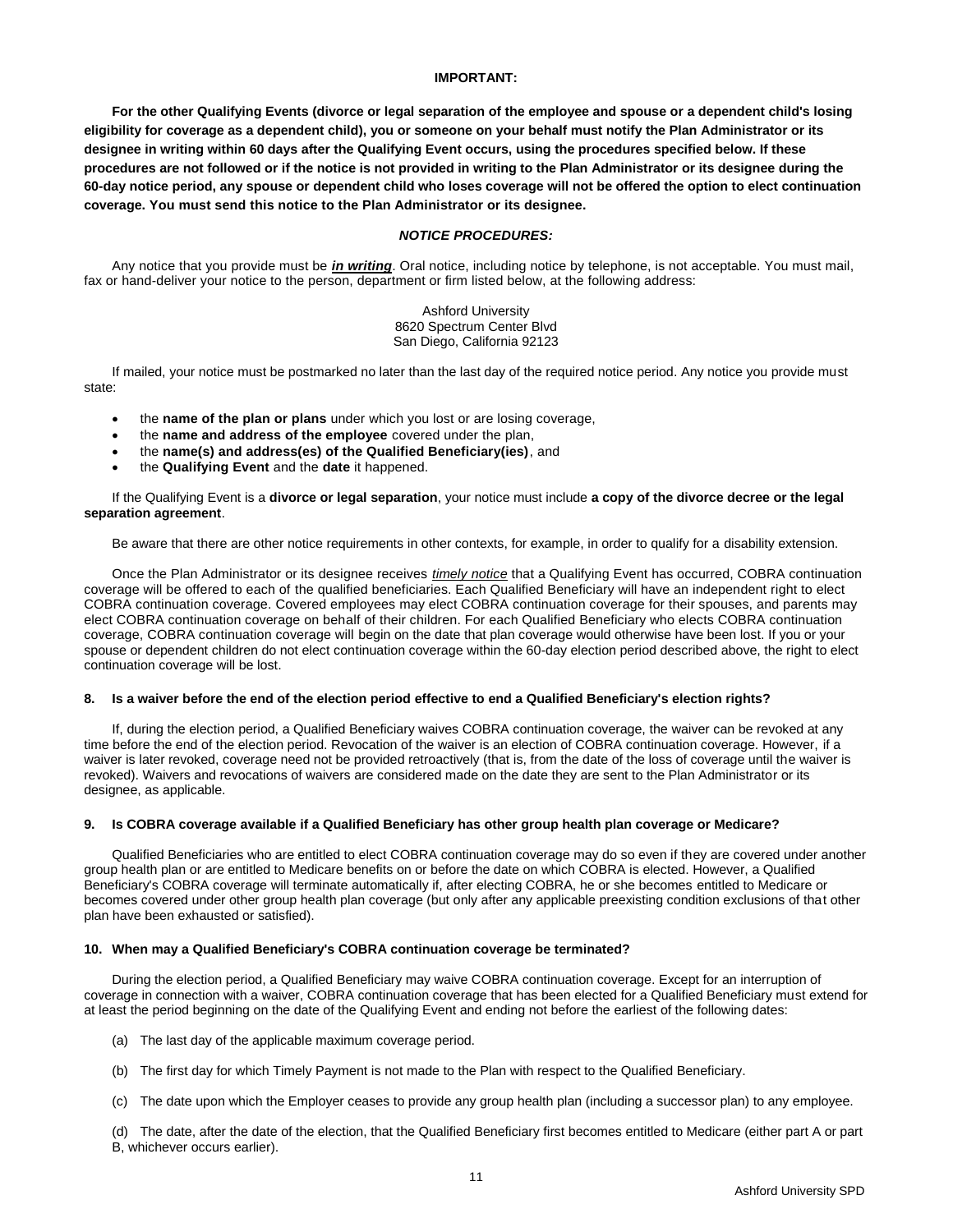(e) In the case of a Qualified Beneficiary entitled to a disability extension, the later of:

(1) (i) 29 months after the date of the Qualifying Event, or (ii) the first day of the month that is more than 30 days after the date of a final determination under Title II or XVI of the Social Security Act that the disabled Qualified Beneficiary whose disability resulted in the Qualified Beneficiary's entitlement to the disability extension is no longer disabled, whichever is earlier; or

(2) the end of the maximum coverage period that applies to the Qualified Beneficiary without regard to the disability extension.

The Plan can terminate for cause the coverage of a Qualified Beneficiary on the same basis that the Plan terminates for cause the coverage of similarly situated non-COBRA beneficiaries, for example, for the submission of a fraudulent claim.

In the case of an individual who is not a Qualified Beneficiary and who is receiving coverage under the Plan solely because of the individual's relationship to a Qualified Beneficiary, if the Plan's obligation to make COBRA continuation coverage available to the Qualified Beneficiary ceases, the Plan is not obligated to make coverage available to the individual who is not a Qualified Beneficiary.

#### **11. What are the maximum coverage periods for COBRA continuation coverage?**

The maximum coverage periods are based on the type of the Qualifying Event and the status of the Qualified Beneficiary, as shown below.

(a) In the case of a Qualifying Event that is a termination of employment or reduction of hours of employment, the maximum coverage period ends 18 months after the Qualifying Event if there is not a disability extension and 29 months after the Qualifying Event if there is a disability extension.

(b) In the case of a covered Employee's enrollment in the Medicare program before experiencing a Qualifying Event that is a termination of employment or reduction of hours of employment, the maximum coverage period for Qualified Beneficiaries ends on the later of:

(1) 36 months after the date the covered Employee becomes enrolled in the Medicare program. This extension does not apply to the covered Employee; or

(2) 18 months (or 29 months, if there is a disability extension) after the date of the covered Employee's termination of employment or reduction of hours of employment.

(c) In the case of a Qualified Beneficiary who is a child born to or placed for adoption with a covered Employee during a period of COBRA continuation coverage, the maximum coverage period is the maximum coverage period applicable to the Qualifying Event giving rise to the period of COBRA continuation coverage during which the child was born or placed for adoption.

(d) In the case of any other Qualifying Event than that described above, the maximum coverage period ends 36 months after the Qualifying Event.

#### **12. Under what circumstances can the maximum coverage period be expanded?**

If a Qualifying Event that gives rise to an 18-month or 29-month maximum coverage period is followed, within that 18- or 29-month period, by a second Qualifying Event that gives rise to a 36-months maximum coverage period, the original period is expanded to 36 months, but only for individuals who are Qualified Beneficiaries at the time of and with respect to both Qualifying Events. In no circumstance can the COBRA maximum coverage period be expanded to more than 36 months after the date of the first Qualifying Event. The Plan Administrator must be notified of the second qualifying event within 60 days of the second qualifying event. This notice must be sent to the Plan Administrator or its designee in accordance with the procedures above.

# **13. How does a Qualified Beneficiary become entitled to a disability extension?**

A disability extension will be granted if an individual (whether or not the covered Employee) who is a Qualified Beneficiary in connection with the Qualifying Event that is a termination or reduction of hours of a covered Employee's employment, is determined under Title II or XVI of the Social Security Act to have been disabled at any time during the first 60 days of COBRA continuation coverage. To qualify for the disability extension, the Qualified Beneficiary must also provide the Plan Administrator with notice of the disability determination on a date that is both within 60 days after the date of the determination and before the end of the original 18-month maximum coverage. This notice must be sent to the Plan Administrator or its designee in accordance with the procedures above.

# **14. Does the Plan require payment for COBRA continuation coverage?**

For any period of COBRA continuation coverage under the Plan, Qualified Beneficiaries who elect COBRA continuation coverage may be required to pay up to 102% of the applicable premium and up to 150% of the applicable premium for any expanded period of COBRA continuation coverage covering a disabled Qualified Beneficiary due to a disability extension. Your Plan Administrator will inform you of the cost. The Plan will terminate a Qualified Beneficiary's COBRA continuation coverage as of the first day of any period for which timely payment is not made.

12

# **15. Must the Plan allow payment for COBRA continuation coverage to be made in monthly installments?**